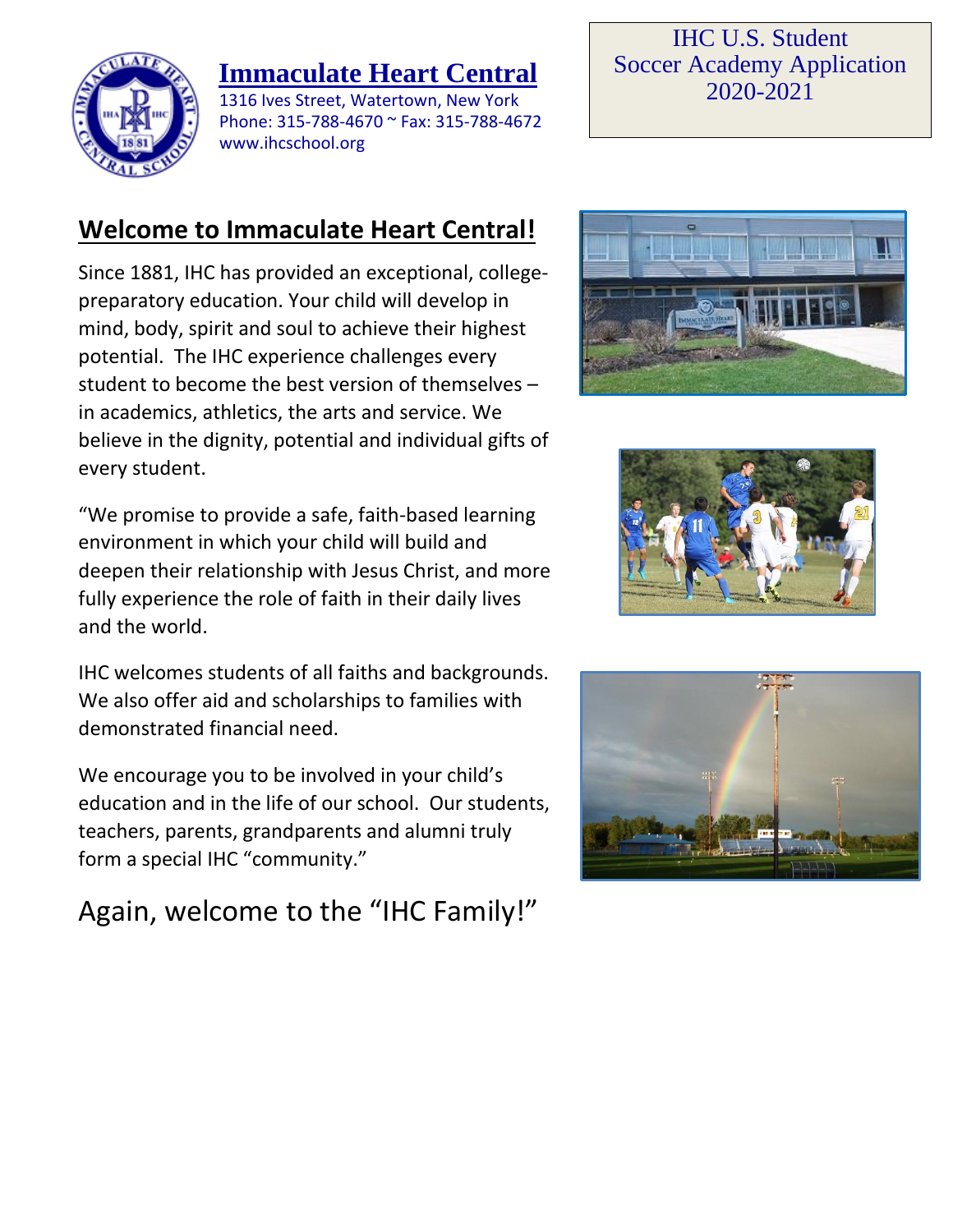# **Admission Procedures**

The following application materials are required for admissions decision:

- 
- Completed application.
- Tuition contract.
- Submit Military Verification to receive 5% discount (In-State Students Only)

If applying for financial aid or scholarship:

Complete the Bishop's Fund Tuition Assistance Program (TAP) Form.

- (must submit 1040 or other income verification documentation).
- Enroll in the FACTS Grant & Aid system: [https://online.factsmgt.com/signin/3FR34.](https://online.factsmgt.com/signin/3FR34)

You may submit completed application materials to the school. If you are applying from out of the area, please call the school when you submit your

materials: or email Enrollment Director a[t amanda.friedline@ihcschool.org](mailto:amanda.friedline@ihcschool.org)

IHC Junior/Senior High Campus – (315) 788-4670 Business Office – (315) 788-4670

# **Required before Student Begins School:**

Once your application has been accepted, the following items are required before school begins:

 $\Box$ 

Records from previous school.

- Birth certificate.
- Medical history form.
	- Immunization record (the current requirements for NY State are listed on the medical history form).
- Physical exam within the last year and signed by a licensed physician. Alternatively, the Junior/Senior High provides physicals at the start of the school year.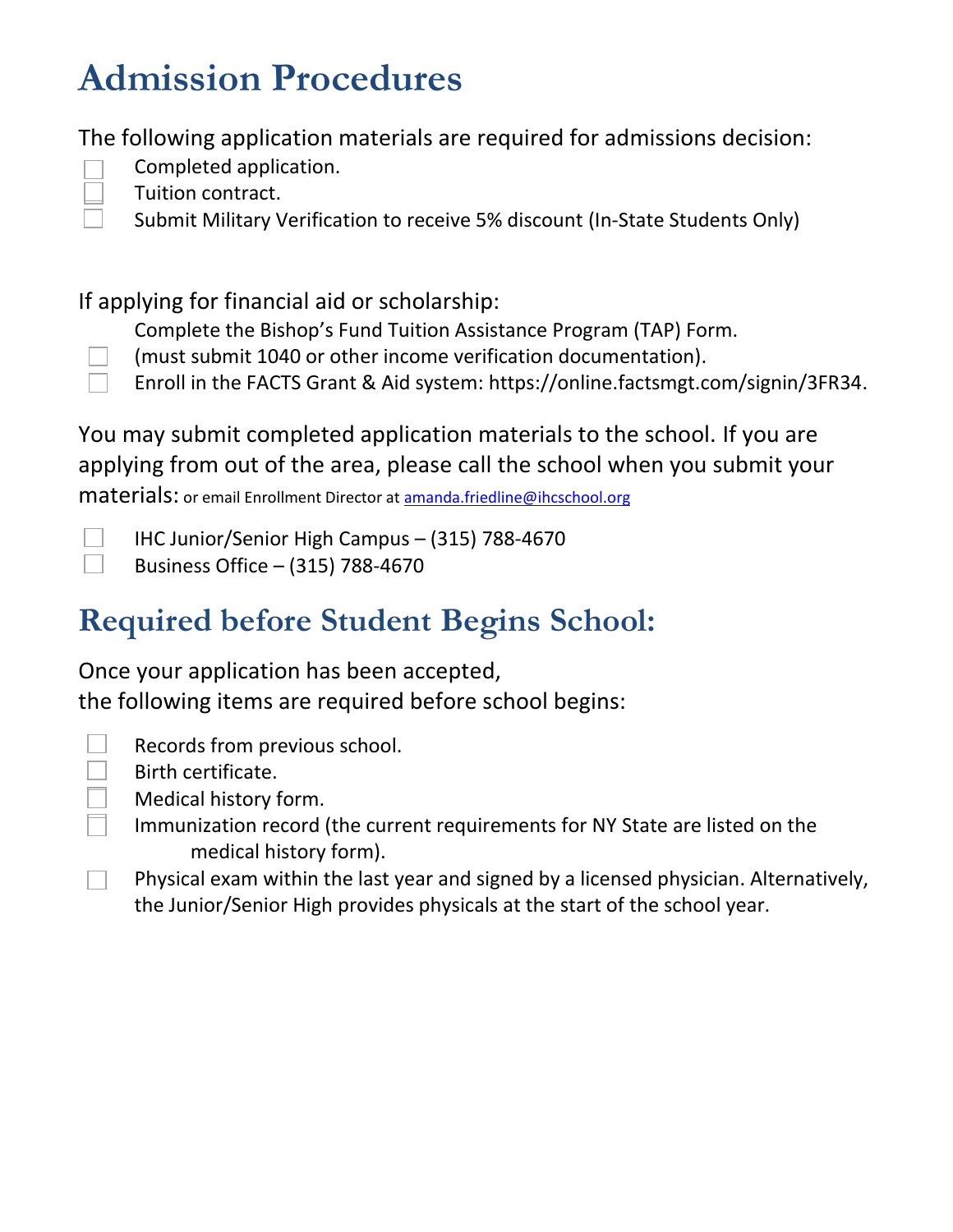#### **Student Information** (complete one sheet for each student)

| First                                  | Middle                                                  | Last                                                                      |
|----------------------------------------|---------------------------------------------------------|---------------------------------------------------------------------------|
| Gender (M/F)                           | Date of Birth (MM/DD/YY)                                | Place of Birth                                                            |
| Who child lives with                   | Street (if different from parent)                       | City (if different from parent)                                           |
| Grade in Sep 2020                      | Anticipated School Start Date                           |                                                                           |
| Previous School                        | School District of Current Residence                    |                                                                           |
| Religious Affiliation                  | American Indian/Alaskan Native, Asian/Pacific Islander) | Ethnic Group (list all that apply: Caucasian, African-American, Hispanic, |
| <b>Current Parish</b>                  | Date, Parish and City of Baptism                        |                                                                           |
| <b>Reconciliation Date</b>             | Date, Parish, and City of First Communion               |                                                                           |
| Date, Parish, and City of Confirmation |                                                         |                                                                           |
| If not US citizen, country of origin   | Primary Language at Home                                | Today's Date                                                              |

#### **Media Release**

IHC celebrates your child and their accomplishments. Photos, video, and artwork may be displayed in the school, online, or in print media. Please specify any restrictions:

\_\_\_\_\_\_\_\_\_\_\_\_\_\_\_\_\_\_\_\_\_\_\_\_\_\_\_\_\_\_\_\_\_\_\_\_\_\_\_\_\_\_\_\_\_\_\_\_\_\_\_\_\_\_\_\_\_\_\_\_\_\_\_\_\_\_\_\_\_\_\_\_\_\_\_\_\_\_\_\_\_\_\_\_\_ \_\_\_\_\_\_\_\_\_\_\_\_\_\_\_\_\_\_\_\_\_\_\_\_\_\_\_\_\_\_\_\_\_\_\_\_\_\_\_\_\_\_\_\_\_\_\_\_\_\_\_\_\_\_\_\_\_\_\_\_\_\_\_\_\_\_\_\_\_\_\_\_\_\_\_\_\_\_\_\_\_\_\_\_\_

#### **Student Educational Services**

|                                                 | Does your child currently have an Individualized Education Plan (IEP)?          |                   |   | N |                                                |
|-------------------------------------------------|---------------------------------------------------------------------------------|-------------------|---|---|------------------------------------------------|
| Does your child currently have a 504 Plan?      |                                                                                 |                   | Υ | N |                                                |
| Has your child ever repeated a grade in school? |                                                                                 |                   | Υ | N | Grade(s):                                      |
|                                                 | Check any services below that your child has received in the past school year:  |                   |   |   |                                                |
| Remedial math                                   | Speech                                                                          | School counseling |   |   |                                                |
| Remedial reading                                | Occupational therapy                                                            |                   |   |   | Counseling from outside agency                 |
| ESL                                             | Physical therapy                                                                |                   |   |   | Counseling from Military Family Life Counselor |
|                                                 | Has your child been suspended or dismissed from his/her current/present school? |                   |   |   | Ν                                              |

*Please attach all related documentation to any of the above questions.*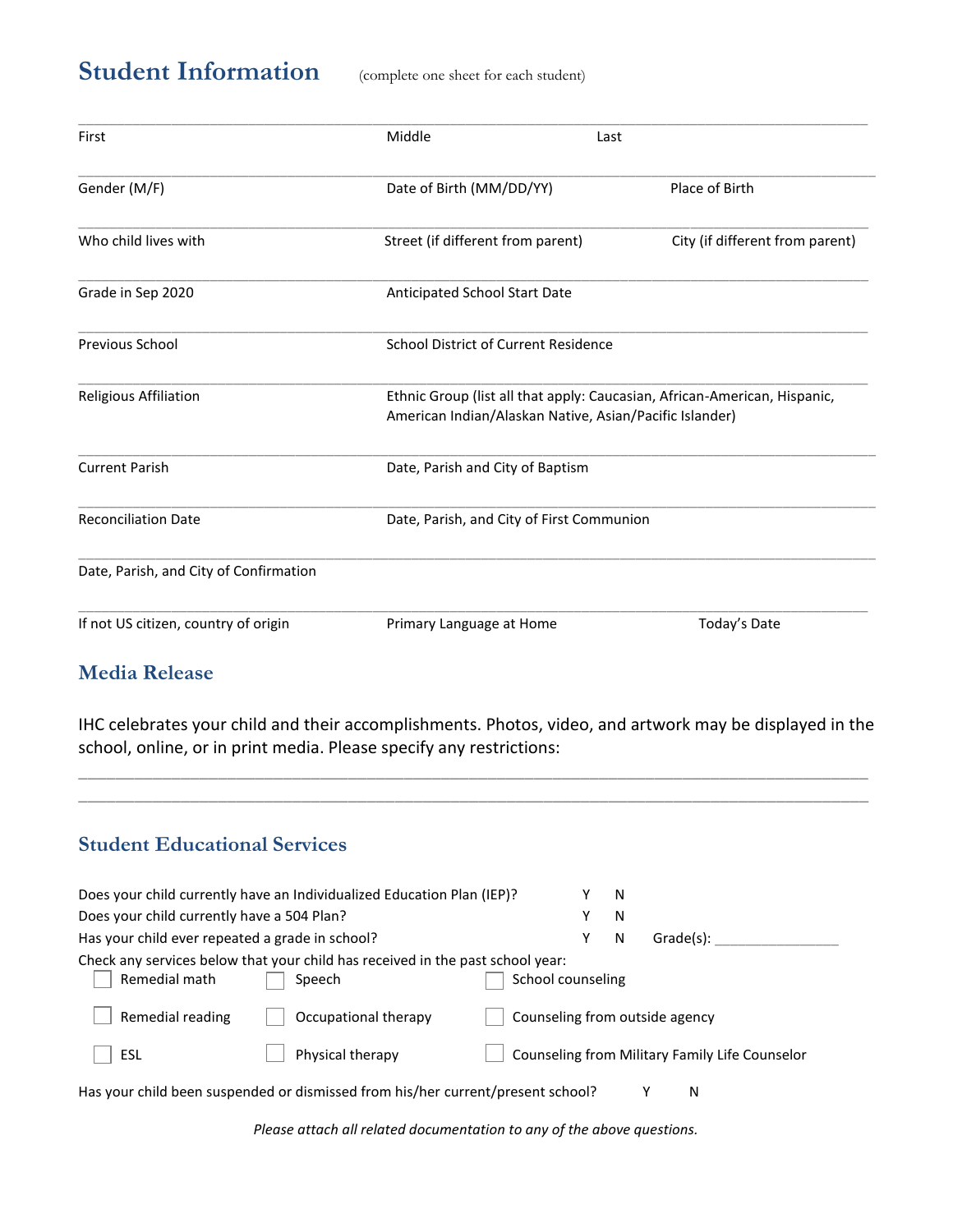#### **Student Letter of Introduction** (a separate document may be attached here)

In your own words write a letter that will tell us about you and your personal interest and future aspirations.

Include comments about your hopes and expectations for your stay.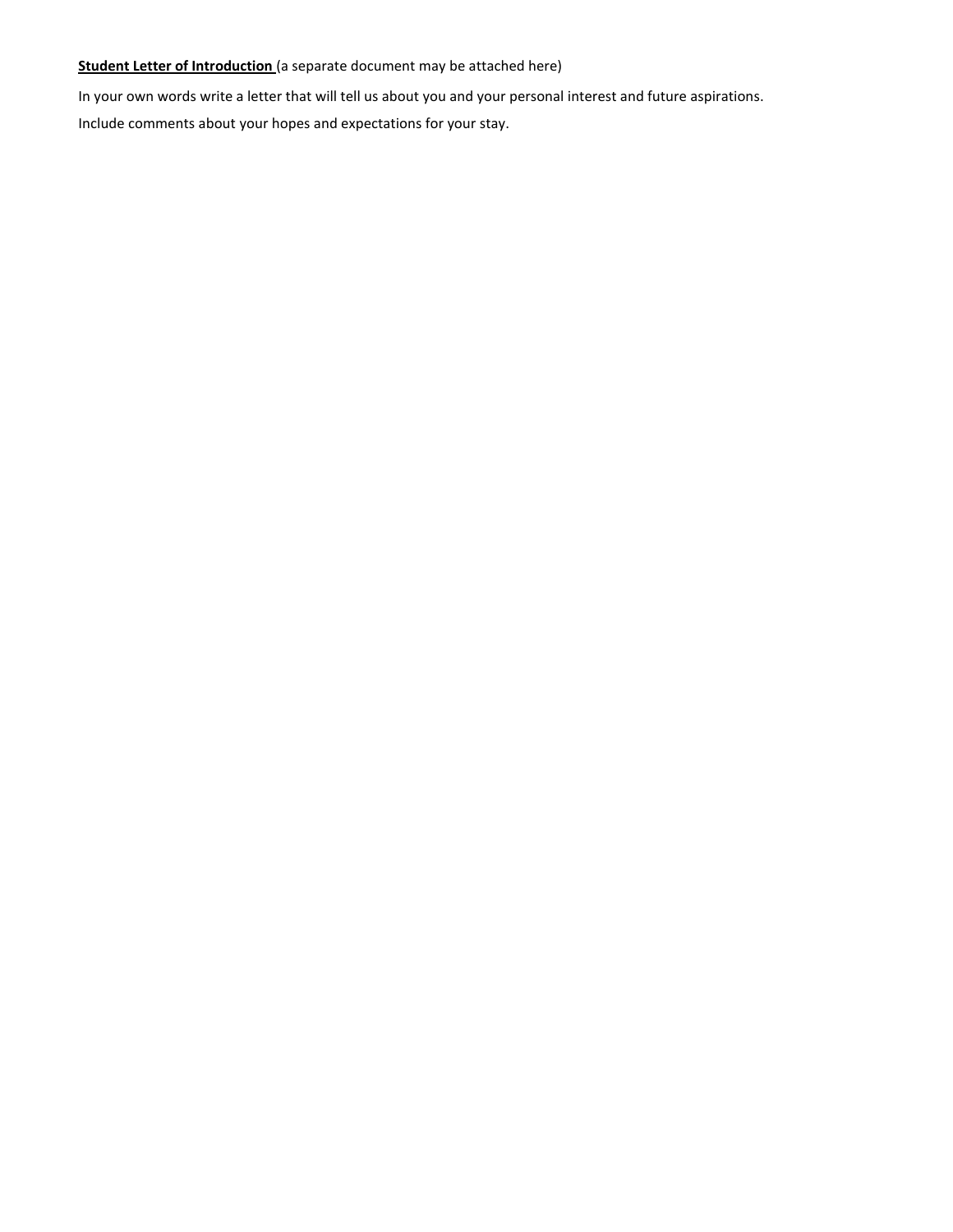# Parent & Student Questions (complete one sheet for each student)

| Parent Name(s)                                                                                                       | <b>Student Name</b>                                                                                                                                                                                                             |
|----------------------------------------------------------------------------------------------------------------------|---------------------------------------------------------------------------------------------------------------------------------------------------------------------------------------------------------------------------------|
| <b>Parent Question</b>                                                                                               |                                                                                                                                                                                                                                 |
|                                                                                                                      |                                                                                                                                                                                                                                 |
| How did your family hear about IHC?<br>(TV, Online Ad, Radio Ad, Print Ad, Ft. Drum, Referral, etc.)                 |                                                                                                                                                                                                                                 |
|                                                                                                                      | Junior/Senior High School Student Applicant Questions (Grades 7 to 12 Only)                                                                                                                                                     |
| Please list your present activities and interests (e.g. sports, art, music, technology).                             |                                                                                                                                                                                                                                 |
|                                                                                                                      |                                                                                                                                                                                                                                 |
|                                                                                                                      | Building community spirit is one of the most important goals of IHC School. How do you think you can contribute<br>to our school? What personal qualities do you possess that will increase the spirit of our community at IHC? |
| Agreement to Comply with Parent/Student Handbook<br>Handbooks and Policies.                                          | I have read and agree to comply with the IHC Parent/Student Handbook posted at www.ihcschool.org > Parents >                                                                                                                    |
|                                                                                                                      |                                                                                                                                                                                                                                 |
|                                                                                                                      | Date: _________________                                                                                                                                                                                                         |
| Principal's Acceptance – School Use Only<br>This student is approved for admission to IHC.                           |                                                                                                                                                                                                                                 |
| Principal's Signature:                                                                                               | Date:                                                                                                                                                                                                                           |
| <u> 1989 - Johann John Stein, markin fan it ferskearre fan it ferskearre fan it ferskearre fan it ferskearre fan</u> |                                                                                                                                                                                                                                 |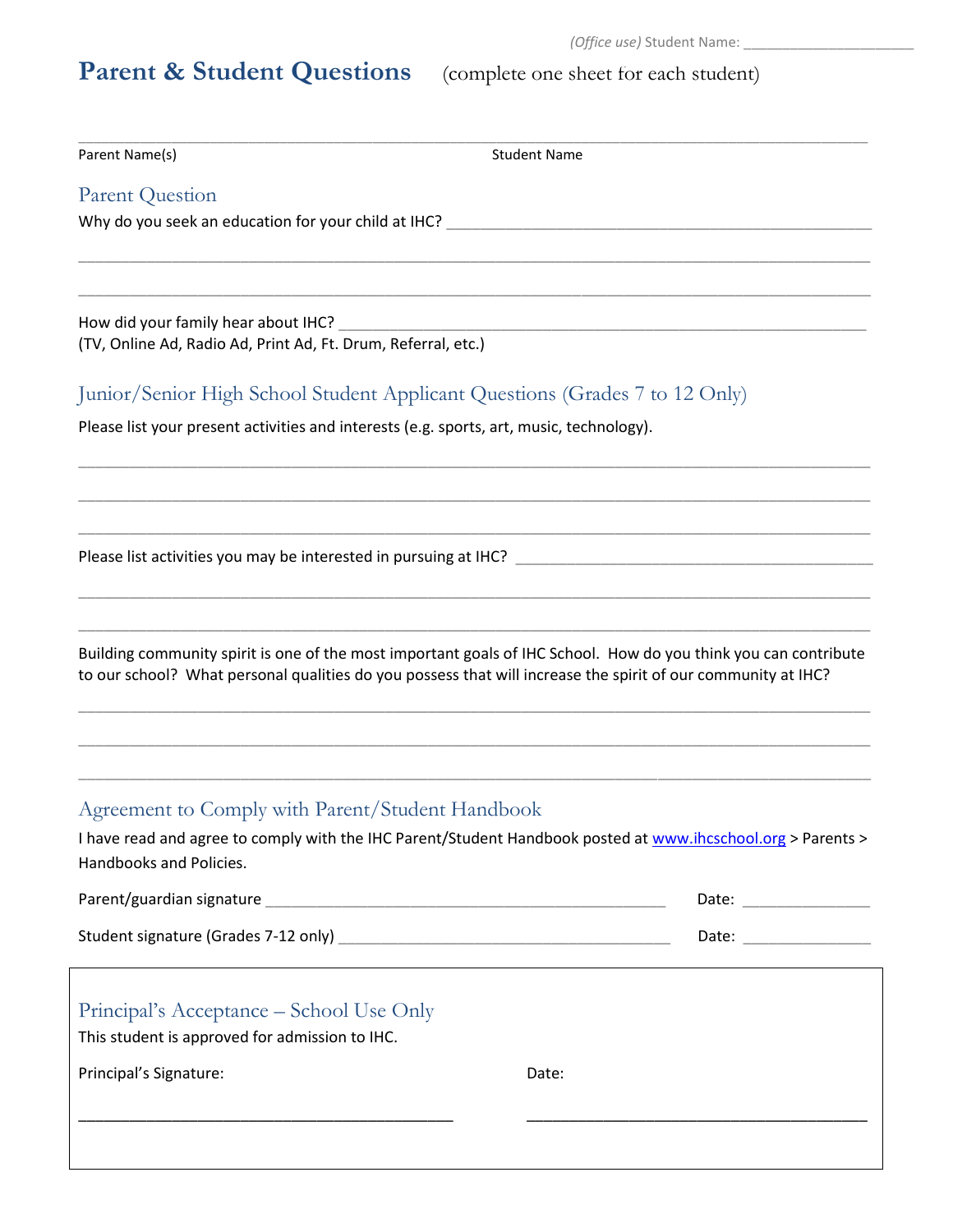## **Parent Information**

*(Office use, if necessary):* Secondary Family ID: \_\_\_\_\_\_\_\_\_\_\_\_\_

#### Father/Guardian/ Stepfather

| First                                                | Middle | Last         |                                                |  |
|------------------------------------------------------|--------|--------------|------------------------------------------------|--|
| Father                                               |        | Grandfather  | <b>Other Family</b>                            |  |
| Joint custody                                        |        | Sole custody | Stepfather                                     |  |
| Foster placement (please provide DSS-2999/3424)      |        |              |                                                |  |
| <b>Street Address</b>                                |        |              |                                                |  |
| City                                                 | State  |              | Zip                                            |  |
| Home Phone                                           |        |              | Unlisted?                                      |  |
| Cell phone                                           |        |              |                                                |  |
| Work phone                                           |        |              |                                                |  |
|                                                      |        |              |                                                |  |
| Which phone(s) to receive automated school messages? |        |              |                                                |  |
| Email (home)                                         |        |              |                                                |  |
| Email (work)                                         |        |              |                                                |  |
| Which email(s) to receive school messages?           |        |              |                                                |  |
| Employer/Unit                                        |        |              |                                                |  |
| Occupation                                           |        | Title/Rank   |                                                |  |
| IHA/IHC Graduate?                                    |        |              | Class of: _____________                        |  |
|                                                      |        |              | Active Military Guard/Reserve Retired Military |  |

Religion and Parish

#### Mother/Guardian/Stepmother

| First                                                      | Middle | Last                  | Maiden                                         |
|------------------------------------------------------------|--------|-----------------------|------------------------------------------------|
| Mother                                                     |        | Grandmother           | <b>Other Family</b>                            |
| Joint custody                                              |        | Sole custody          | Stepmother                                     |
| Foster placement (please provide DSS-2999/3424)            |        |                       |                                                |
| Street Address (fill out this line and below if different) |        |                       |                                                |
| City                                                       | State  | Zip                   |                                                |
| Home Phone (if different)                                  |        |                       | Unlisted?                                      |
| Cell phone                                                 |        |                       |                                                |
| Work phone                                                 |        |                       |                                                |
| Which phone(s) to receive automated school messages?       |        |                       |                                                |
| Email (home, if different)                                 |        |                       |                                                |
| Email (work)                                               |        |                       |                                                |
| Which email(s) to receive school messages?                 |        |                       |                                                |
| Employer/Unit                                              |        |                       |                                                |
| Occupation                                                 |        | Title/Rank            |                                                |
| IHA/IHC Graduate?                                          |        |                       | Class of:                                      |
|                                                            |        |                       | Active Military Guard/Reserve Retired Military |
| DoD Civilian                                               |        | DoD contract employee |                                                |
|                                                            |        |                       |                                                |

Religion and Parish (if different)

\_\_\_\_\_\_\_\_\_\_\_\_\_\_\_\_\_\_\_\_\_\_\_\_\_\_\_\_\_\_\_\_\_\_\_\_\_\_\_\_\_\_\_\_\_\_\_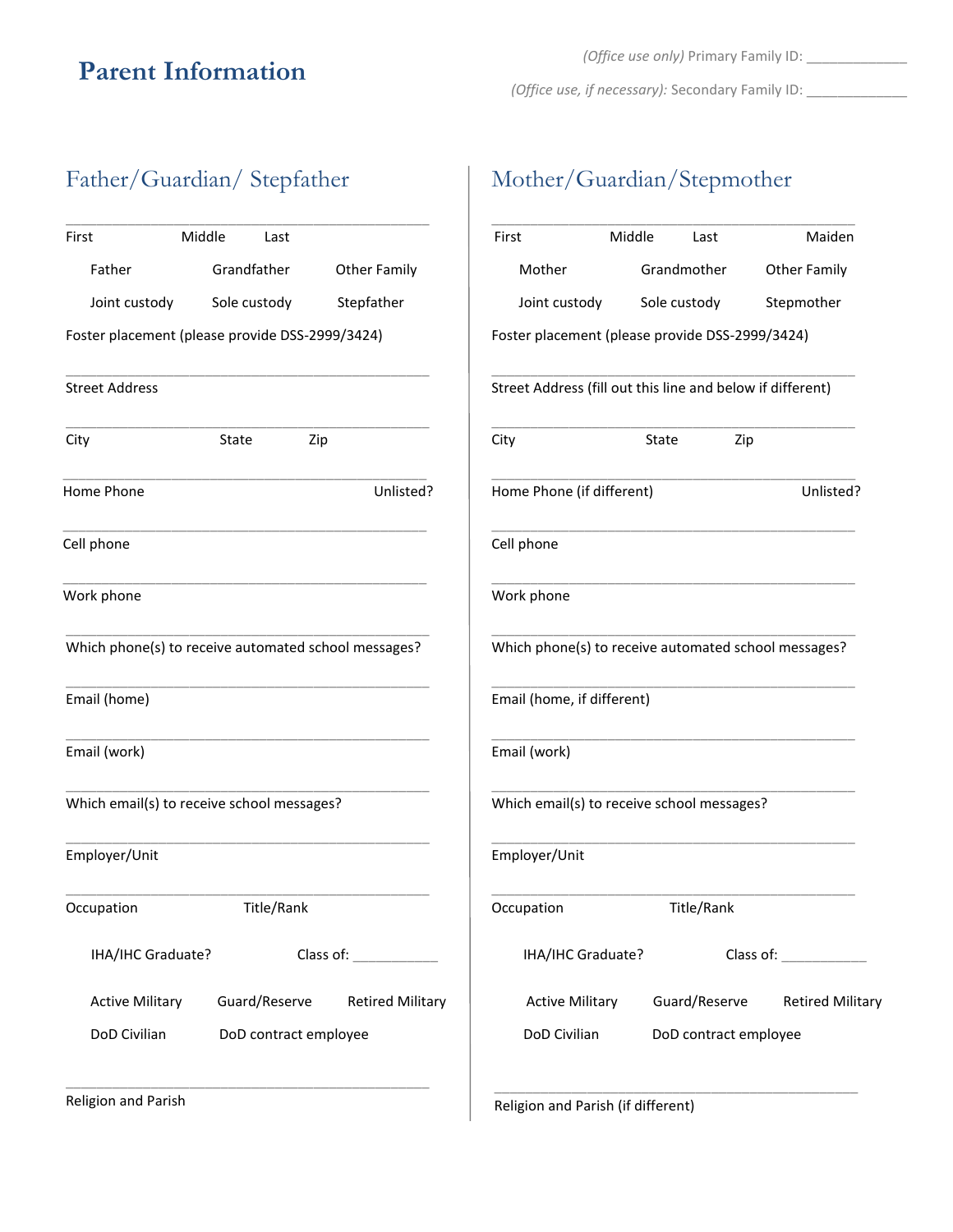#### **Household Information**

## **Emergency Contact Information** (other than parents)

| Name                                                    | Relationship                                                                                                     | Cell                   | Home                   | Work                                  |
|---------------------------------------------------------|------------------------------------------------------------------------------------------------------------------|------------------------|------------------------|---------------------------------------|
| Name                                                    | Relationship                                                                                                     | Cell                   | Home                   | Work                                  |
| Name                                                    | Relationship                                                                                                     | Cell                   | Home                   | Work                                  |
| <b>Restrictions of Contact</b>                          |                                                                                                                  |                        |                        |                                       |
| No restrictions.                                        | Custody restriction (provide papers).                                                                            |                        |                        | Order of protection (provide papers). |
| <b>Person Restricted</b>                                |                                                                                                                  | <b>Expiration Date</b> |                        |                                       |
| Non-custodial parent name                               |                                                                                                                  |                        |                        |                                       |
| What would you like mailed to the non-custodial parent? |                                                                                                                  |                        | <b>Expiration Date</b> |                                       |
| Non-custodial parent street address                     |                                                                                                                  | City                   |                        | State<br>Zip                          |
|                                                         | Other documentation provided (please specify). You may provide additional comments on a separate sheet of paper. |                        |                        |                                       |

#### **Others Living in Household** (use separate sheet if needed)

| Name | Relationship | Gender | Age | School | Grade |
|------|--------------|--------|-----|--------|-------|
| Name | Relationship | Gender | Age | School | Grade |
| Name | Relationship | Gender | Age | School | Grade |
| Name | Relationship | Gender | Age | School | Grade |
| Name | Relationship | Gender | Age | School | Grade |

#### Family Members Who Attended IHA/IHC (use separate sheet if needed)

| Name | Relationship                   | Class (approx OK)                                  |
|------|--------------------------------|----------------------------------------------------|
| Name | Relationship                   | Class (approx OK)                                  |
| Name | Relationship                   | Class (approx OK)                                  |
| Name | where the contract of the con- | $- \cdot \cdot$<br>(Office use) Primary Family ID: |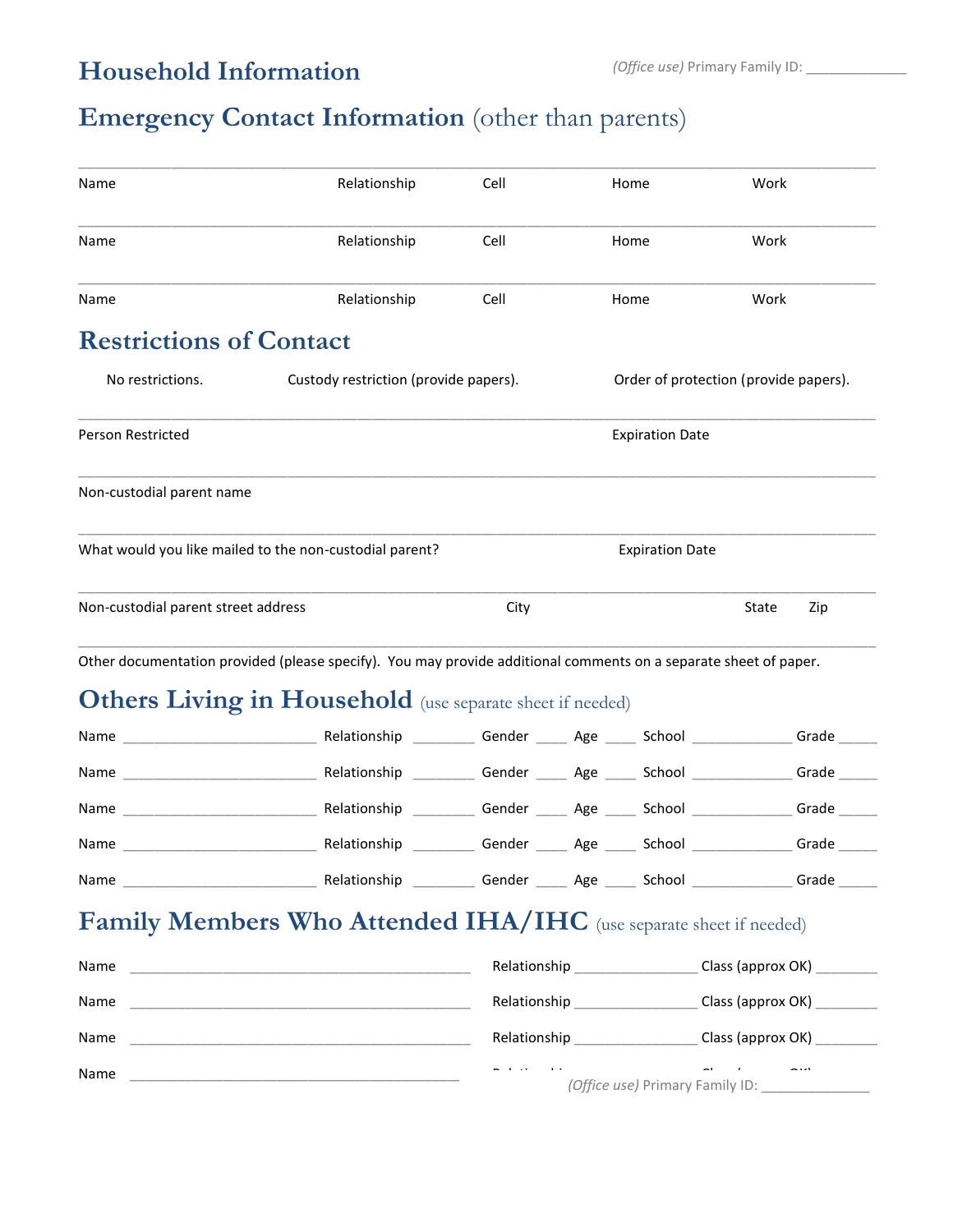**Medical History** (complete one medical history for each child)

|                                                                                           | Gender: _____ Date: ____________________ |
|-------------------------------------------------------------------------------------------|------------------------------------------|
|                                                                                           | State: _____ Zip: __________             |
|                                                                                           |                                          |
| Previous School and Location: New York School and Location: New York School and Location: |                                          |
|                                                                                           |                                          |
|                                                                                           |                                          |
|                                                                                           |                                          |
|                                                                                           |                                          |

#### **Household Members**

| Name of Household Member | Gender | Occupation | Relationship to Student |
|--------------------------|--------|------------|-------------------------|
|                          |        |            |                         |
|                          |        |            |                         |
|                          |        |            |                         |
|                          |        |            |                         |

Immunization. Copies of shot records showing: 3 DPT3, 3 Polio, MMR, Hep B, 2 Varicella. For Pre-K, HIB & PCV.

Lead Poisoning Screening. Has your child been screened for lead poisoning? Y / N Please include a copy of the test with an immunization record.

#### History. Has your child had any of the following? If yes, please describe.

|                                                   | No | Yes | Describe |
|---------------------------------------------------|----|-----|----------|
| Allergies/Hay Fever                               |    |     |          |
| Anemia                                            |    |     |          |
| Arthritis                                         |    |     |          |
| Asthma                                            |    |     |          |
| <b>Bee Sting Allergy</b>                          |    |     |          |
| Bladder/Kidney Injury or Disease                  |    |     |          |
| <b>Bleeding Tendencies</b>                        |    |     |          |
| <b>Broken Bones</b>                               |    |     |          |
| Cancer                                            |    |     |          |
| <b>Childhood Diseases</b>                         |    |     |          |
| Concussion                                        |    |     |          |
| Convulsions/Seizures                              |    |     |          |
| <b>Diabetes</b>                                   |    |     |          |
| Full time,<br>Reading,<br>Eyeglasses (<br>Sports) |    |     |          |
| <b>Fainting Spells</b>                            |    |     |          |
| Frequent Colds/Sore Throats                       |    |     |          |
| <b>Student Name:</b>                              | No | Yes | Describe |
| <b>Gastrointestinal Problems</b>                  |    |     |          |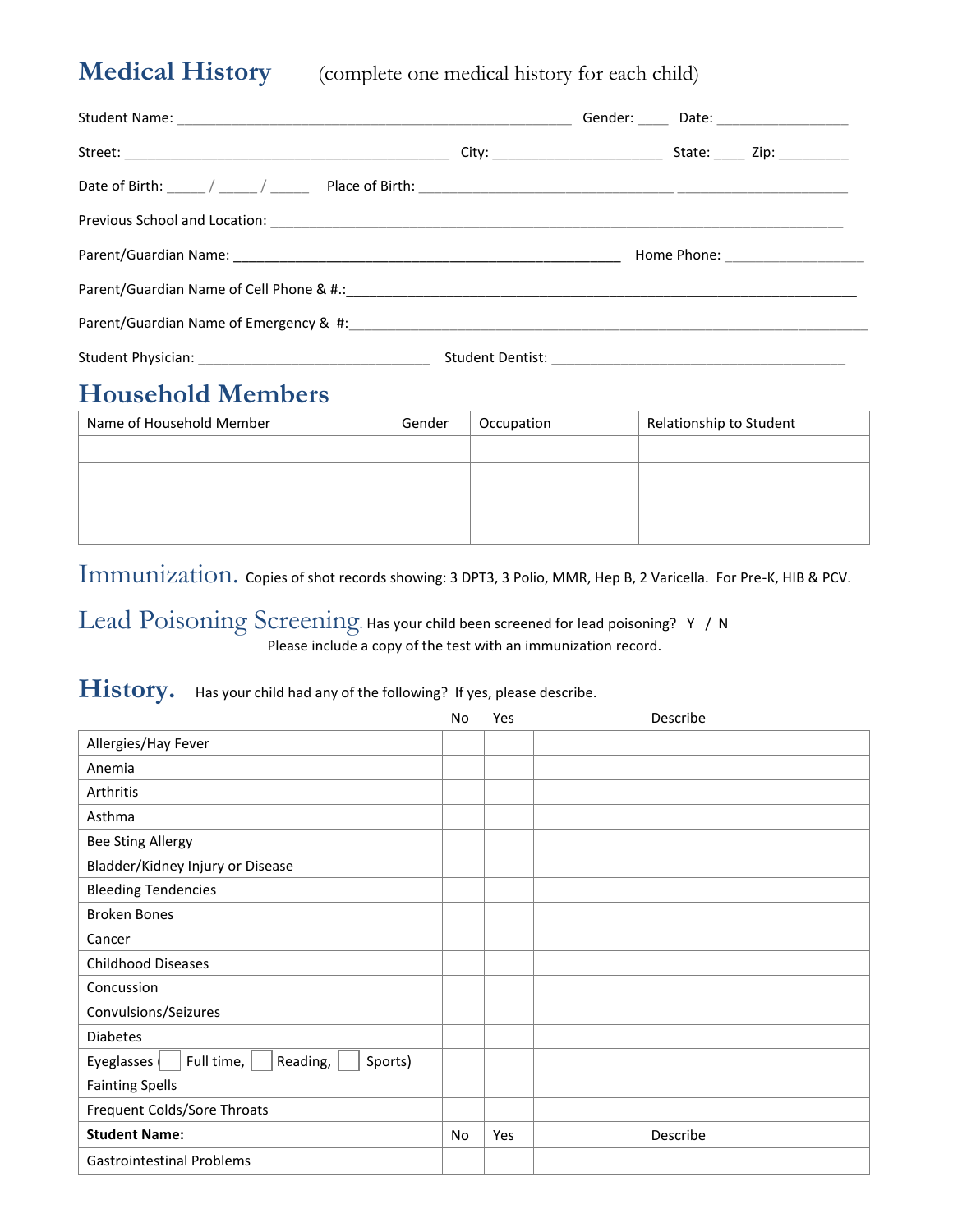| Head/Neck Injury              |  |  |
|-------------------------------|--|--|
| Heart Disease/Problems/Murmur |  |  |
| High Blood Pressure           |  |  |
| Injury to the Spleen          |  |  |
| Nose Bleeds (Frequent/Severe) |  |  |
| Orthopedic Problems           |  |  |
| Pneumonia                     |  |  |
| <b>Rheumatic Fever</b>        |  |  |
| <b>Seizures</b>               |  |  |
| <b>Tuberculosis Contact</b>   |  |  |
| Other:                        |  |  |

#### **Hospitalizations/Severe Injuries/Operations:**

| Nature of Illness/Injury/Operation | Age | Hospitalized? |
|------------------------------------|-----|---------------|
|                                    |     |               |
|                                    |     |               |
|                                    |     |               |
|                                    |     |               |

#### **Medications:**

| Name of Medicine | Take at Home or School? | <b>Reason Prescribed</b> |
|------------------|-------------------------|--------------------------|
|                  |                         |                          |
|                  |                         |                          |
|                  |                         |                          |
|                  |                         |                          |

| Does your child use an inhaler at school? Y / N                                         |  |                                                                                                  |  |
|-----------------------------------------------------------------------------------------|--|--------------------------------------------------------------------------------------------------|--|
|                                                                                         |  | Does your child have tubes in his/her ears? $Y / N$ If so, is swimming restricted? (grades 4-12) |  |
| Has your doctor suggested that your child's activities at school be limited in any way? |  |                                                                                                  |  |

Has there ever been a sudden death in a family member under the age of 50? If yes, explain: \_\_\_\_\_\_\_\_\_\_\_\_\_\_\_\_\_\_

Does your child have any of the following: loss of vision, severe hearing loss, one kidney, one testicle? If yes, explain:

\_\_\_\_\_\_\_\_\_\_\_\_\_\_\_\_\_\_\_\_\_\_\_\_\_\_\_\_\_\_\_\_\_\_\_\_\_\_\_\_\_\_\_\_\_\_\_\_\_\_\_\_\_\_\_\_\_\_\_\_\_\_\_\_\_\_\_\_\_\_\_\_\_\_\_\_\_\_\_\_\_\_\_\_\_\_\_\_\_\_\_\_\_\_\_\_\_\_\_

\_\_\_\_\_\_\_\_\_\_\_\_\_\_\_\_\_\_\_\_\_\_\_\_\_\_\_\_\_\_\_\_\_\_\_\_\_\_\_\_\_\_\_\_\_\_\_\_\_\_\_\_\_\_\_\_\_\_\_\_\_\_\_\_\_\_\_\_\_\_\_\_\_\_\_\_\_\_\_\_\_\_\_\_\_\_\_\_\_\_\_\_\_\_\_\_\_\_\_

\_\_\_\_\_\_\_\_\_\_\_\_\_\_\_\_\_\_\_\_\_\_\_\_\_\_\_\_\_\_\_\_\_\_\_\_\_\_\_\_\_\_\_\_\_\_\_\_\_\_\_\_\_\_\_\_\_\_\_\_\_\_\_\_\_\_\_\_\_\_\_\_\_\_\_\_\_\_\_\_\_\_\_\_\_\_\_\_\_\_\_\_\_\_\_\_\_\_\_\_

\_\_\_\_\_\_\_\_\_\_\_\_\_\_\_\_\_\_\_\_\_\_\_\_\_\_\_\_\_\_\_\_\_\_\_\_\_\_\_\_\_\_\_\_\_\_\_\_\_\_\_\_\_\_\_\_\_\_\_\_\_\_\_\_\_\_\_\_\_\_\_\_\_\_\_\_\_\_\_\_\_\_\_\_\_\_\_\_\_\_\_\_\_\_\_\_\_\_\_\_\_\_

\_\_\_\_\_\_\_\_\_\_\_\_\_\_\_\_\_\_\_\_\_\_\_\_\_\_\_\_\_\_\_\_\_\_\_\_\_\_\_\_\_\_\_\_\_\_\_\_\_\_\_\_\_\_\_\_\_\_\_\_\_\_\_\_\_\_\_\_\_\_\_\_\_\_\_\_\_\_\_\_\_\_\_\_\_\_\_\_\_\_\_\_\_\_\_\_\_\_\_\_\_\_

Any special medical problems or concerns? \_\_\_\_\_\_\_\_\_\_\_\_\_\_\_\_\_\_\_\_\_\_\_\_\_\_\_\_\_\_\_\_\_\_\_\_\_\_\_\_\_\_\_\_\_\_\_\_\_\_\_\_\_\_\_\_\_\_\_\_\_\_\_\_\_\_

PARENT/GUARDIAN SIGNATURE THE RESERVE OF THE RESERVE OF THE RESERVE OF THE RESERVE OF THE RESERVE OF THE RESERVE OF THE RESERVE OF THE RESERVE OF THE RESERVE OF THE RESERVE OF THE RESERVE OF THE RESERVE OF THE RESERVE OF T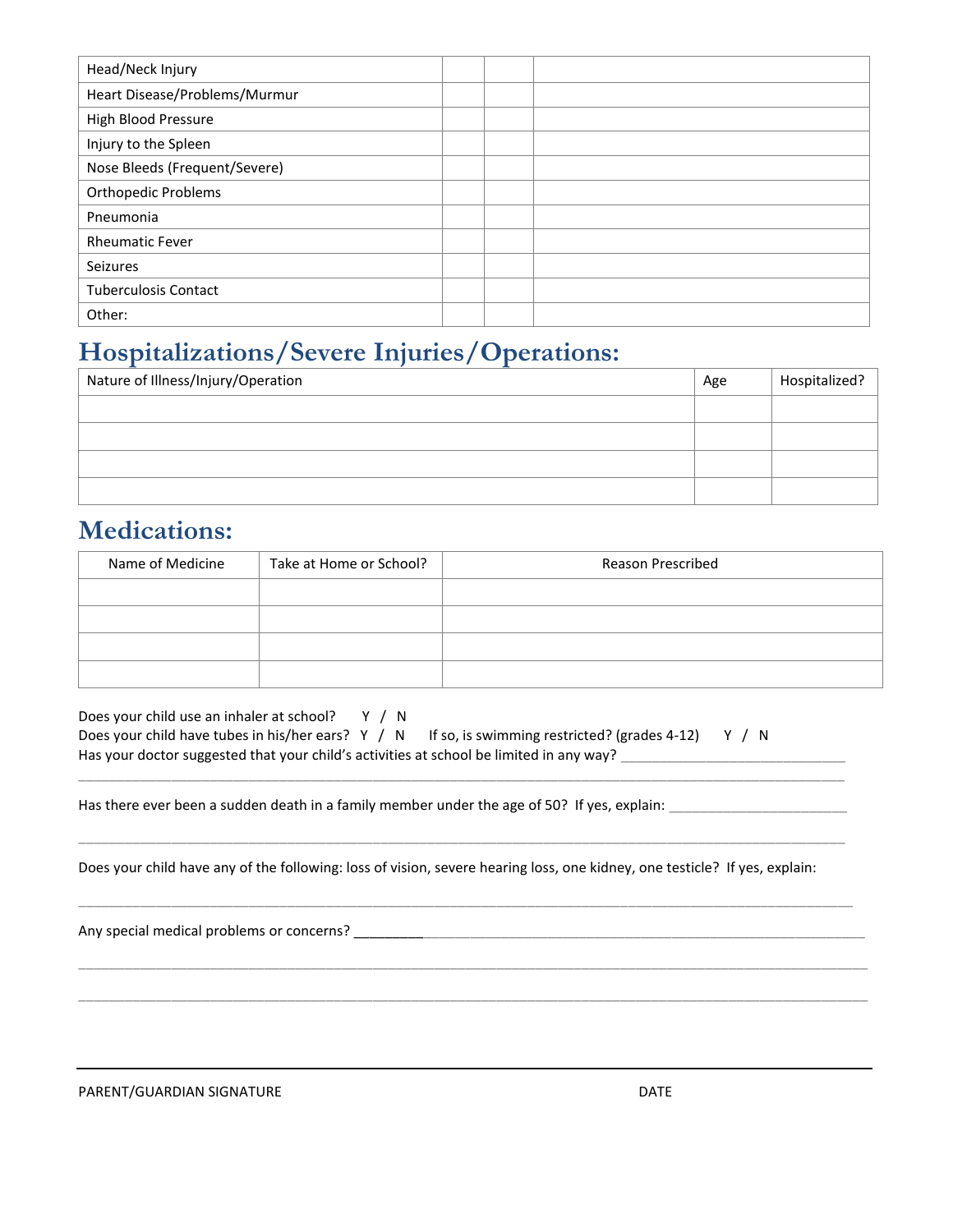# **Records Request**

|       |                                 | <b>IMMACULATE HEART CENTRAL SCHOOL</b><br>www.ihcschool.org |  |
|-------|---------------------------------|-------------------------------------------------------------|--|
| To:   |                                 |                                                             |  |
|       |                                 |                                                             |  |
|       |                                 |                                                             |  |
|       |                                 |                                                             |  |
| From: | Immaculate Heart Central School |                                                             |  |
| Date: |                                 |                                                             |  |

RE: Request for School Records

The following student has enrolled in our school system. Please release all academic, attendance, health, special education, and psychological records you may have pertaining to him/her. Please include grading key and lowest passing grade. Thank you for your assistance.

| Student's Name                                     | Grade                   | Date of Birth                       |
|----------------------------------------------------|-------------------------|-------------------------------------|
| Please send the following student records:         |                         |                                     |
| <b>Health Records</b><br>Labs                      | <b>Academic Records</b> | 504/IEP Plans<br>Discipline Records |
| Please send records to:                            |                         |                                     |
| IHC Jr. / Sr. High Campus                          |                         |                                     |
| (Grades 7-12)<br>Attn: Guidance Office             |                         |                                     |
| 1316 Ives Street                                   |                         |                                     |
| Watertown, NY 13601                                |                         |                                     |
| Tel: 315-788-4670                                  |                         |                                     |
| Fax: 315-788-4672                                  |                         |                                     |
| Signature of Parent, Guardian, or School Authority |                         | Date                                |

*Note: As of September 1980, Federal Law 99.31 specified that no parental signature is required for educational records to be released to another education agency.*